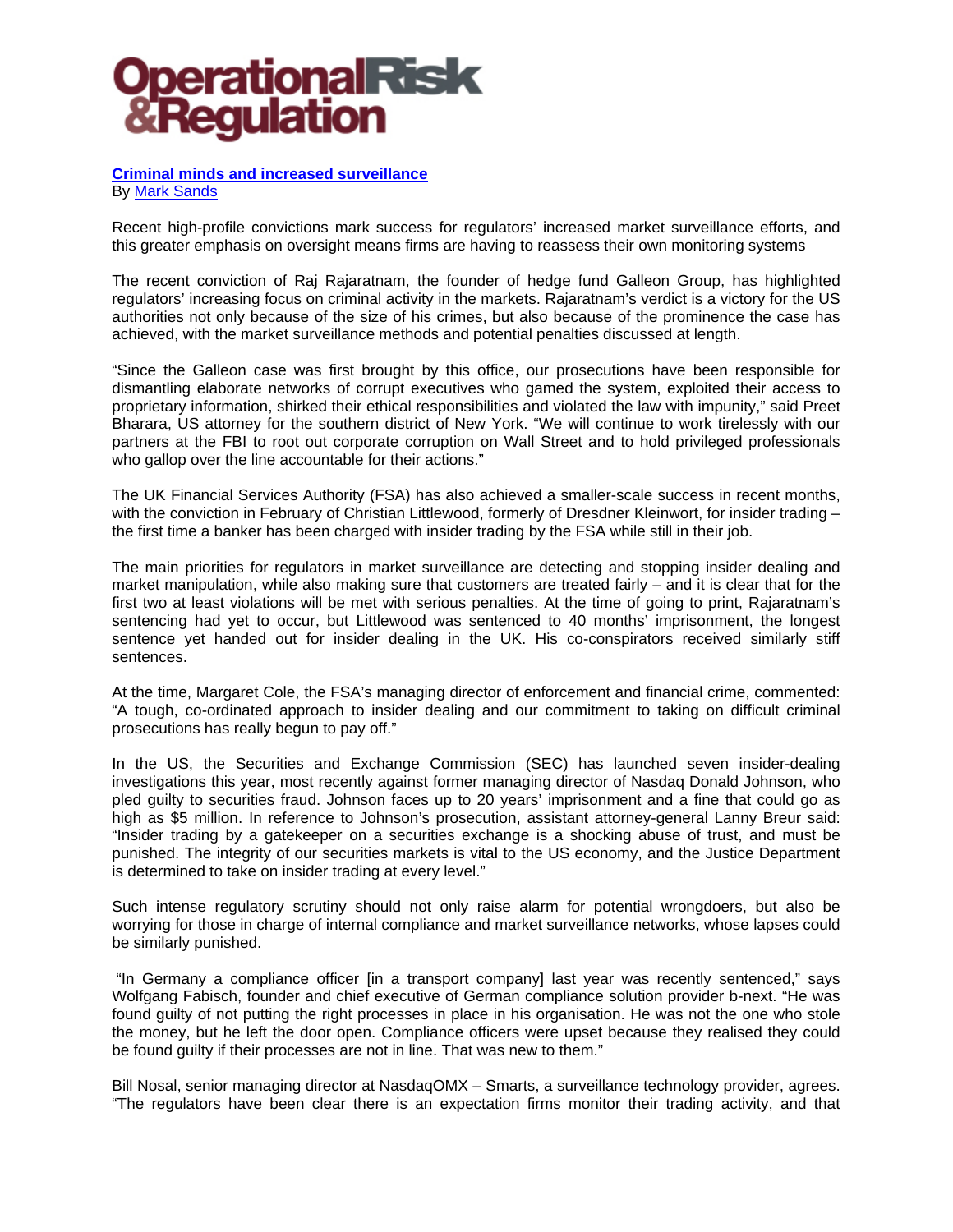expectation goes back a long time," he says. "The firms themselves recognise self-reporting can be a mitigating factor in any potential settlement on a regulatory violation, so most want to monitor actively for potential violations and self-report, rather than get surprised by a regulatory inquiry they know nothing about."

He notes that the penalties both to the individual and the firm for the alternative can be severe. "Organisations such as the Commodities and Futures Trading Commission (CFTC) could bring charges that amount to huge penalties, millions of dollars per day per violation," he says. "In certain markets, these levels of penalties are really putting a lot more fear into firms."

Nosal cites the flexing of the CFTC's muscles as a driving factor behind the compliance efforts of firms that trade in the energy and commodity market, and says firms should note the level of co-operation between regulatory entities such as the CFTC, the Federal Energy Regulatory Commission and the UK's FSA. "The regulatory bodies are sharing information to help make it easier to prove intent in cases around market manipulation and market abuse – this could lead to much more severe penalties than traders and firms in these markets have experienced to date," he says.

Even when alleged insider dealers manage to avoid jail, Nosal argues, the fact they have been dragged into court should send a strong message to others. "The huge legal costs associated with staying out of jail and/or avoiding fines coupled with the reputational impact to the firm or individual is a strong deterrent," he says.

And there are probably more charges to come – the investigation into Rajaratnam and Galleon began in 2008 and, similarly, the UK FSA spent two years building its case against Littlewood.

"When you look at the news today and you see settlements against various firms; many of those settlements are on cases that were brought back in 2007 or 2008, maybe now the 2009 timeframe," says Nosal. "We are probably only seeing the tip of the iceberg of the cases that are going to be brought forward for some of these manipulative and other types of behaviours. The regulators' mandates, and sometimes their budgets, are expanding, the examinations are getting much more rigorous, and the expectations on firms are increasing. You can bet there's going to be more of these cases, and it seems likely the penalties will climb to much higher levels."

In the past, regulators took a more simplistic approach to analysing a firm's ability to survey the market and ensuring compliance. But Nosal says this has shifted, and authorities now possess a much keener eye for what market surveillance entails.

"When the regulators came in for an exam, it used to be adequate to just show them your automated surveillance tool, and you generally got the check mark for having an adequate approach to trade monitoring," he says. "But today, the regulatory examiners have higher expectations and ask harder questions. They're drilling down into the applications themselves, and expect firms to show them how the detections work for each behaviour they are monitoring and each alert they are generating. And they're also asking about what the firm is not doing."

"It's clear staff numbers have been beefed up, and processes and procedures have been beefed up, over the past few years," agrees Michael Markov, founder and chief executive of quantitative analytics provider Markov Processes International (MPI) in New Jersey. "I don't want to speculate whether this is the result of improved procedures on the part of the US SEC or other regulatory bodies, or just a surge in illegal activity. There's clearly a relationship with both, but as we all know, correlation does not mean causation. One would hope this is happening because governments have started investing more in surveillance, but there is a limit on what they can do with existing technology. If it's wire-tapping, for example, you can't wire-tap the entire market."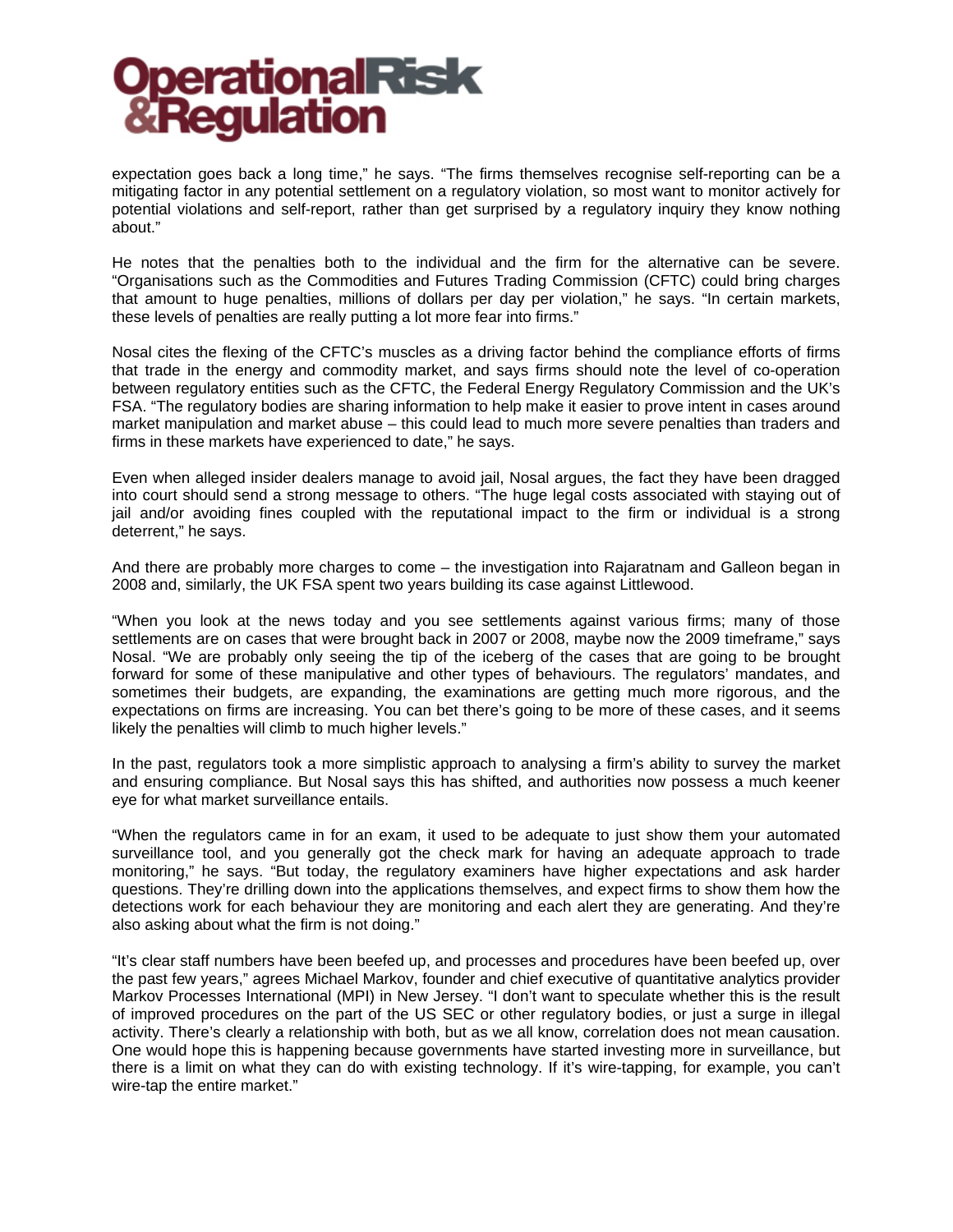"Twenty years ago in Germany, a law came out regarding 'market conformity', which meant that as a market participant you needed to make sure every single transaction you did was aligned with the market," says Fabisch. "To do that, you need technology that will get every single transaction and compare that to a market. It sounds simple, but it's very complex because you're doing hundreds of thousands or millions of transactions across multiple markets."

There are obvious challenges with parsing of such data – sheer quantity is a problem – but Fabisch says it is vital to make sure every transaction is observed.

"We take the approach that to understand the business you need to look at all the complex patterns and interactions across all the asset classes," he says. "You need to see what's going on over time and have the management information to give you the top-level view. You must look at every single transaction to determine what's going on."

However, he notes few financial criminals will trade directly on companies about whom they have inside information, but will have more advanced methods of disguising their activity.

"If you employ stupid people and they get knowledge of inside information – on British Airways, for example – they'll buy or sell BA because they know what's going to happen," says Fabisch. "But if you are working with more sophisticated people, they will do derivatives because the leverage is much higher. And if they're a bit more sophisticated, they will buy derivatives where BA is only the underlyer – the derivative is in UBS or RBS products. So you as a compliance officer are looking for BA but you will not find it."

As a result, compliance officers who are already examining large swathes of data are finding their pools continue to expand as related companies and possible underlyers are added to watch lists. "If you put BA on your watch list, I'm quite sure you would have to add to your watch list another 150 or 250 pages related to BA," he says. "If you have 20 companies on your watch list, that means you have to look at 4,000 items, and if someone in your business does 4 million transactions a day... You can't do that."

This pressure is also falling on regulators, who are keen to see their markets attract further business, argues Fabisch.

"If investors lose trust in the industry or in one place where the industry is important, such as London, they will quickly shift their money to other places where they can better trust what is going on, and where they are handled fairly," he says. "The pressure is on the regulator to make sure the market is fair, and operates in a fair way, because otherwise investors are going to say: 'I don't want to put more money in.'" Smarts offers surveillance tools to exchanges, regulators and broker-dealers, and while these take the form of two different products, Nosal says there is a overlap in the behaviours of interest. "At the base level, the behaviours you are looking for in market manipulation are common across the two products," he says. "The details of how each regulator or exchange wants to do it typically requires a greater degree of customisation. Meanwhile, the approach the broker-dealers take can be standardised, while always ensuring each firm using the solution is able to set parameters for alert generation that match their unique trading activity and compliance philosophy. So you can expect a behaviour like wash trades – a straightforward alert – to be available in both applications."

Nosal says he has observed a shift in attitude in the markets and more substantial surveillance techniques are being applied, even in the equity markets, where automated solutions have been widely implemented. "It's been an equity-centric world from a surveillance perspective for a long time, and while most firms have some solution, that doesn't mean they have an adequate solution to meet today's regulatory expectations," he says.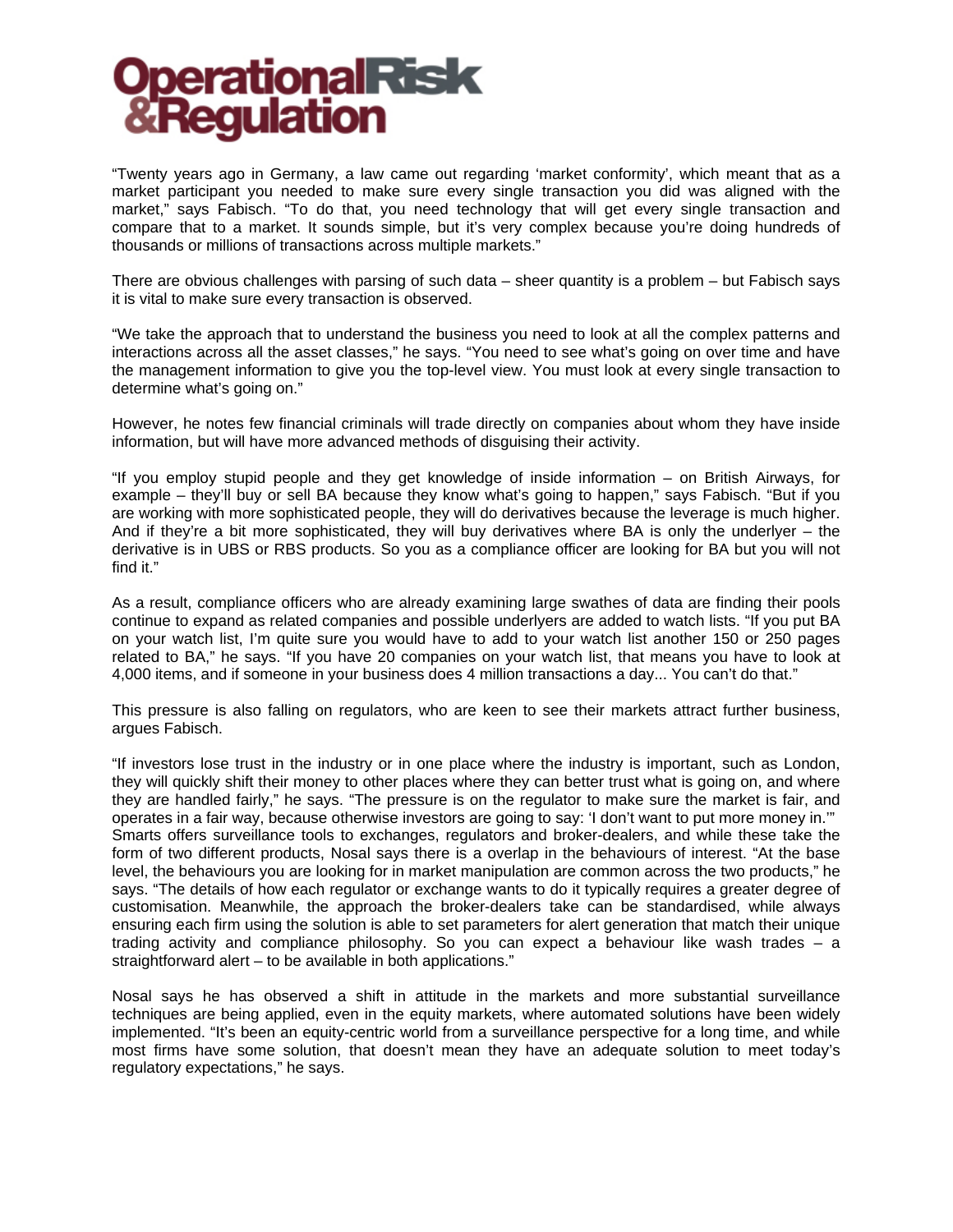Perhaps the biggest shift is surveillance is happening at the asset class level. "The role of regulators, coupled with all the things that are happening through regulations such as the Dodd-Frank Act and the Markets in Financial Instruments Directive, are really extending the demand for surveillance on other types of asset classes. That means asset classes like derivatives and fixed income, including vanilla bond products, interest rates swaps and credit default swaps, along with energy and commodity instruments traded on-exchange and over the counter can benefit from automated surveillance capabilities. The circle is just getting bigger and bigger in terms of what firms need to survey."

Regulators now expect the best practices of market surveillance in the equity space should be applied to other asset classes, and Nosal argues this is starting to cause a redistribution of compliance and surveillance staff.

"We're seeing firms pulling experienced surveillance people from their equity surveillance groups, and bringing in them into other asset classes – applying that best-practices mentality," he says. "They're saying: 'Here's how we did it over here in these highly-regulated cash equities markets, and we're going to start looking at similar or related behaviours against your derivatives trading, against your fixed-income trading, against your swap trading, all of those kinds of things.' That's a big shift."

The growing volume of data, however, continues to pose challenges and firms are only able to keep pace by investing in substantial technological infrastructures. "Now you've got a situation where the regulators are saying: 'Well, now you need to look at your derivatives as well as your equities, I want you to look at your over-the-counter trades and I want you to look at what's going on with fixed income.' I don't think you're going to be able to do that with typical existing compliance resources and without technology," says Fabisch.

Such systems can raise problems of their own, with firms employing either easily exploited systems, or ones whose flaws are known because they have been designed in-house. There needs to be an external validation of those systems, he says. "If you know the back door, then you're also exposed. Or if it's built internally on Excel or Access, and then the person who built the system goes to another organisation, serious risks are being run."

With the price of such systems proving another hurdle for compliance departments, it's vital firms are able to get buy-in from the top, something Fabisch argues will be aided by the increased regulatory scrutiny and prominence of recent convictions. "One of the benefits of this increased market and regulatory scrutiny and oversight is that practitioners are now able to go to their management teams and say, 'Hey, the FSA is coming, they want to see more reports on insider dealing or market abuse, and I don't have the tools or the people to look at this,'" he says.

In the past, there have been examples of trading desks being far better equipped than their counterparts in compliance, leading to a fundamental mismatch. Fabisch hopes this will be rectified by such cultural shifts. "It's within the power of senior management to recognise that the risk and compliance department needs to be as well equipped as the trading organisation, and to make sure they're well balanced. If there's a mismatch, how can they be sure the returns they're making aren't built on sand – that the returns they're getting are real returns versus a Kerviel or a Galleon?"

These challenges are not just internal. Firms must observe their own staff, but many also survey their counterparties, in part for reasons of stability, something that Markov at MPI advocates.

"We are known in the industry for pioneering forensic returns-based due diligence – it was called returnsbased analysis back in the early 1990s," he says. "The idea is to take the performance of an investment portfolio or product and mimic it with indexes to do performance due diligence – to understand what the manager does without knowing positions, having no insight into their workings, but just using performance numbers."